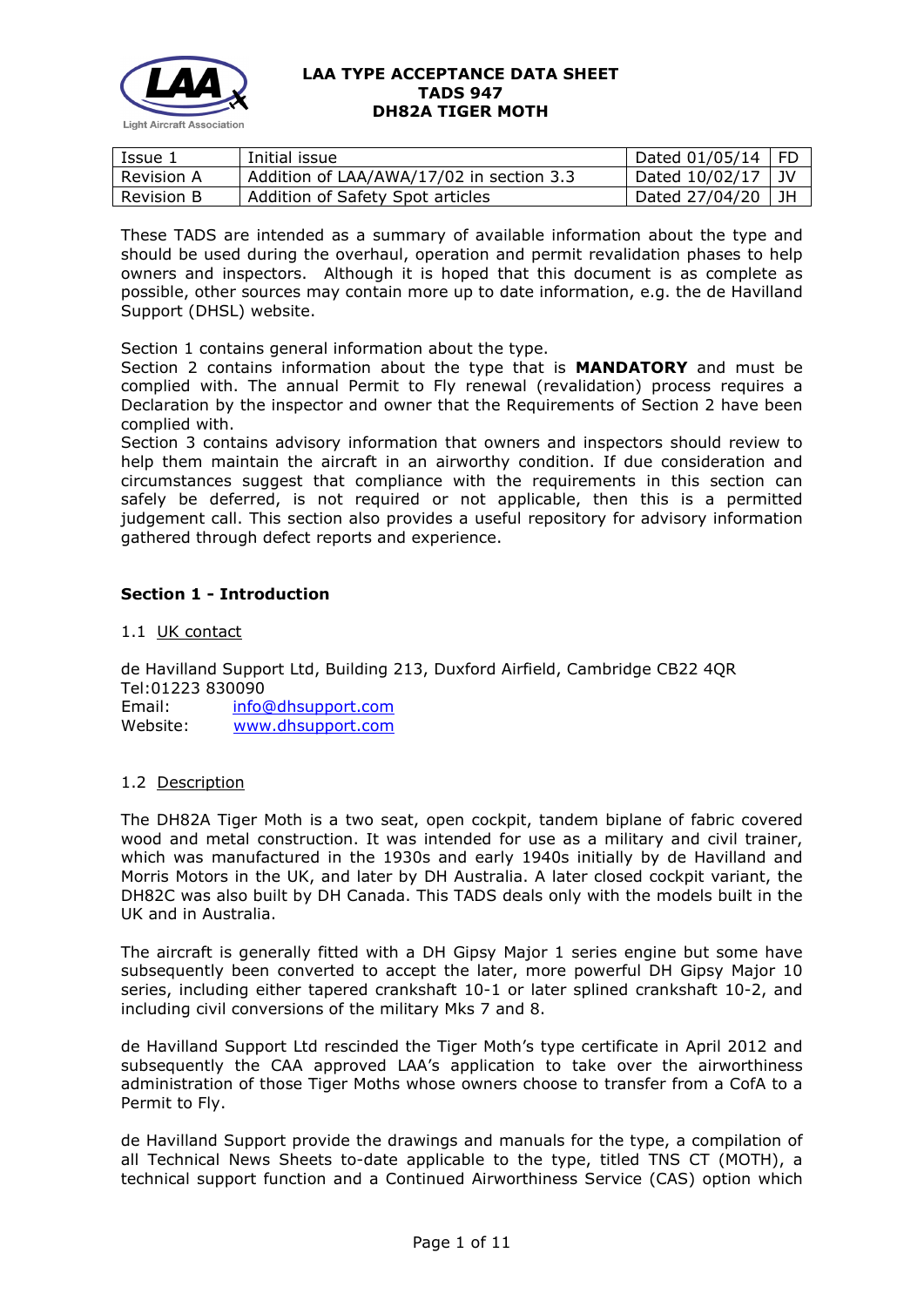

provides subscribing individuals or groups with an update service for all technical and regulatory issues and copies of any new or amended TNSs.

### **Section 2 – Mandatory information for owners, operators and inspectors**

At all times, responsibility for the maintenance and airworthiness of an aircraft rests with the owner. Condition No 3 of a Permit to Fly requires that: *"the aircraft shall be maintained in an airworthy condition".* 

The Permit to Fly Operating Limitations document requires that: *"the aircraft must be maintained in accordance with the requirements of LAA Type Acceptance Data Sheet 947"* (this document)*.* Specifically, Section 2 of this TADS describes those requirements. Declaration of compliance with this TADS means also that the relevant TADS concerning the engine, propeller and equipment fitted have also been consulted and the mandatory requirements described therein have been satisfied. The TADS number, along with the latest issue number, must be quoted on applications to revalidate the Permit to Fly, as must those for the engine, propeller and equipment.

# 2.1 Lifed Items

DH TNS No 29/3 and 33/2 specify retirement lives of certain airframe structural components. These TNSs are made 'legally' mandatory by AD 006-10-97 and 007-03- 99. For the avoidance of doubt, operation on an LAA Permit to Fly affords no alleviation with respect to retirement lives. The particular components affected are:

- TNS 29/3 Fuselage lateral tie rods.
- TNS 33/2 Cockpit harness.

The above components whose life is specified by mandatory Airworthiness Directives must be changed when due. Lifed items specified only by TNSs or by the manufacturer but not mandated by ADs are advisory in strictly legal terms. The owner is responsible for deciding whether to implement these advisory life limits.

### 2.2 Maintenance Schedule

The aircraft must be maintained in accordance with one of the following maintenance schedules: either:

1. The CAA's Light Aircraft Maintenance Schedule, [CAP 411](http://www.caa.co.uk/docs/33/CAP411.PDF)

or

2. Technical Leaflet [TL2.19](http://www.lightaircraftassociation.co.uk/engineering/TechnicalLeaflets/Operating%20An%20Aircraft/TL%202.19%20The%20LAA%20Generic%20Maintenance%20Schedule.pdf) and associated Generic LAA Maintenance Schedules (tri-annual, annual and 50 hr checks) as downloaded from the ['maintenance'](http://www.lightaircraftassociation.co.uk/engineering/Maintenance/Aircraft_Maintenance.html) page of the LAA website.

Notes:

a. If maintained to the CAA Light Aircraft Maintenance Schedule, the alleviations specified in [TL 2.25](http://www.lightaircraftassociation.co.uk/engineering/TechnicalLeaflets/Operating%20An%20Aircraft/TL%202.25%20Alleviations%20to%20LAMS%20schedule.pdf) 'Alleviation to LAMS schedule available to aircraft operating on an LAA Permit to Fly' are acceptable.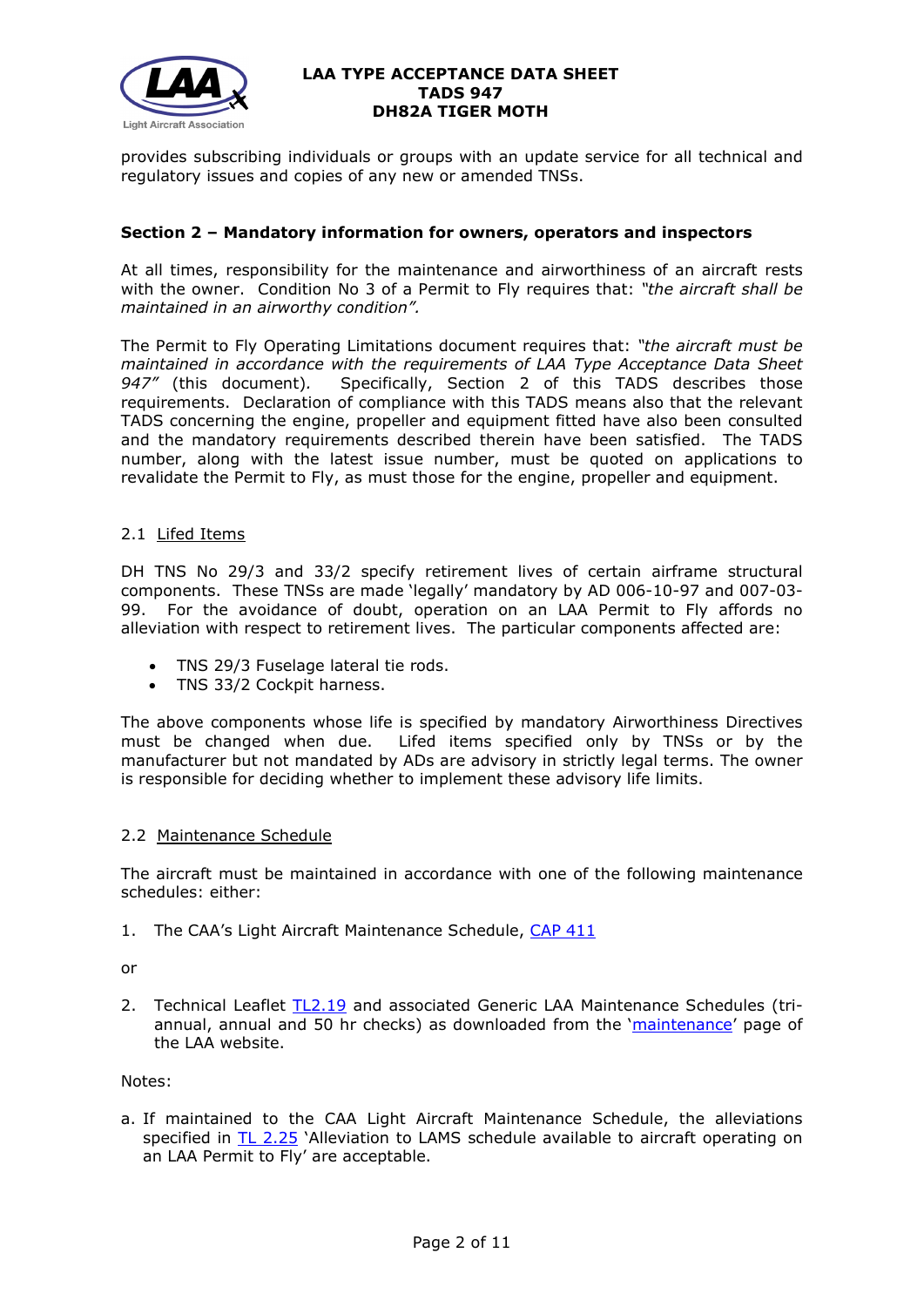

- b. An Annual Check must be carried out coincident with renewal (revalidation) of the Permit to Fly.
- c. Whether maintained to the LAMS Schedule or the LAA Generic Maintenance Schedule, the schedule should be customized to include any relevant special requirements provided in the Tiger Moth Maintenance and Repair Manual, reference DHTM1.
- d. Whether maintained to the LAMS Schedule or the LAA Generic Maintenance Schedule, in order to satisfy the requirements of the de Havilland TNS's, which are a mandatory part of the aircraft's dataset, the schedule must be customized to include the actions called for by the TNS's from DHSL's TNS CT (MOTH) as listed below.

# **Those marked \*\* are legally mandatory.**

| TNS no.<br><b>TNS 5/2</b> | Description<br>Recurring inspection checks of aileron control system<br>$***$ | Periodicity<br>Annually |
|---------------------------|-------------------------------------------------------------------------------|-------------------------|
| <b>TNS 6/2</b>            | Recurring inspection checks for fabric deterioration                          | Annually                |
| <b>TNS 10/2</b>           | Main undercarriage wear limits                                                | Annually                |
| <b>TNS 14/1</b>           | Check for cracking in fuselage upright                                        | Annually                |
| <b>TNS 17/2</b>           | Check for cracking in front fuselage angle fitting                            | 50 hr                   |
| <b>TNS 21/1</b>           | Check for cracking in upper mainplane root end fittings                       | 50 hr                   |
| <b>TNS 23/4</b>           | Rigging, treatment/inspection streamline wires                                | Check A & 50 hr         |
| <b>TNS 29/3</b>           | Fuselage lateral tie rods - life **                                           | Annually                |
| <b>TNS 32/3</b>           | Inspection of wooden structure                                                | Annually                |
| TNS 33/2                  | Cockpit harness integrity and Lifing **                                       | Annually                |
| <b>TNS 42/1</b>           | Wear in/at elevator control cable clevis pins                                 | 250 hrs                 |
| <b>TNS 43/1</b>           | Deterioration/replacement of flexible fuel hose                               | Annually                |

# 2.3 ADs - Per CAP 747 Mandatory Requirements for Airworthiness

Airworthiness Directives (ADs) must be complied with. Tiger Moth ADs are published by the CAA in Section 2 of [CAP 747,](http://www.caa.co.uk/docs/33/CAP747.pdf) Mandatory Requirements for Airworthiness.

See also [CAA website](http://www.caa.co.uk/application.aspx?catid=33&pagetype=65&appid=11&mode=list&type=sercat&id=58) for details of any new ADs awaiting incorporation into CAP 747.

| CAA AD<br>No          | Mod and<br><b>TNS No</b>    | Description                                                                                 | Applicability/<br>Requirement                            |
|-----------------------|-----------------------------|---------------------------------------------------------------------------------------------|----------------------------------------------------------|
| 2731<br><b>PRE 80</b> | Mod 125<br>TNS <sub>5</sub> | Introduction of aileron sprocket<br>chain guides and reduction in<br>floor stop slot length | Before issue or renewal<br>of CofA (or Permit to<br>Fly) |
| 2732<br><b>PRE 80</b> | Mod 134<br>TNS <sub>5</sub> | To seal the aileron gearbox and<br>improve inspection facilities                            | Before issue or renewal<br>of CofA (or Permit to<br>Fly) |
| 2733<br><b>PRE 80</b> | Mod 138<br>TNS 5            | To prevent splitting of aileron<br>control box side members                                 | Before issue or renewal<br>of CofA (or Permit to<br>Fly) |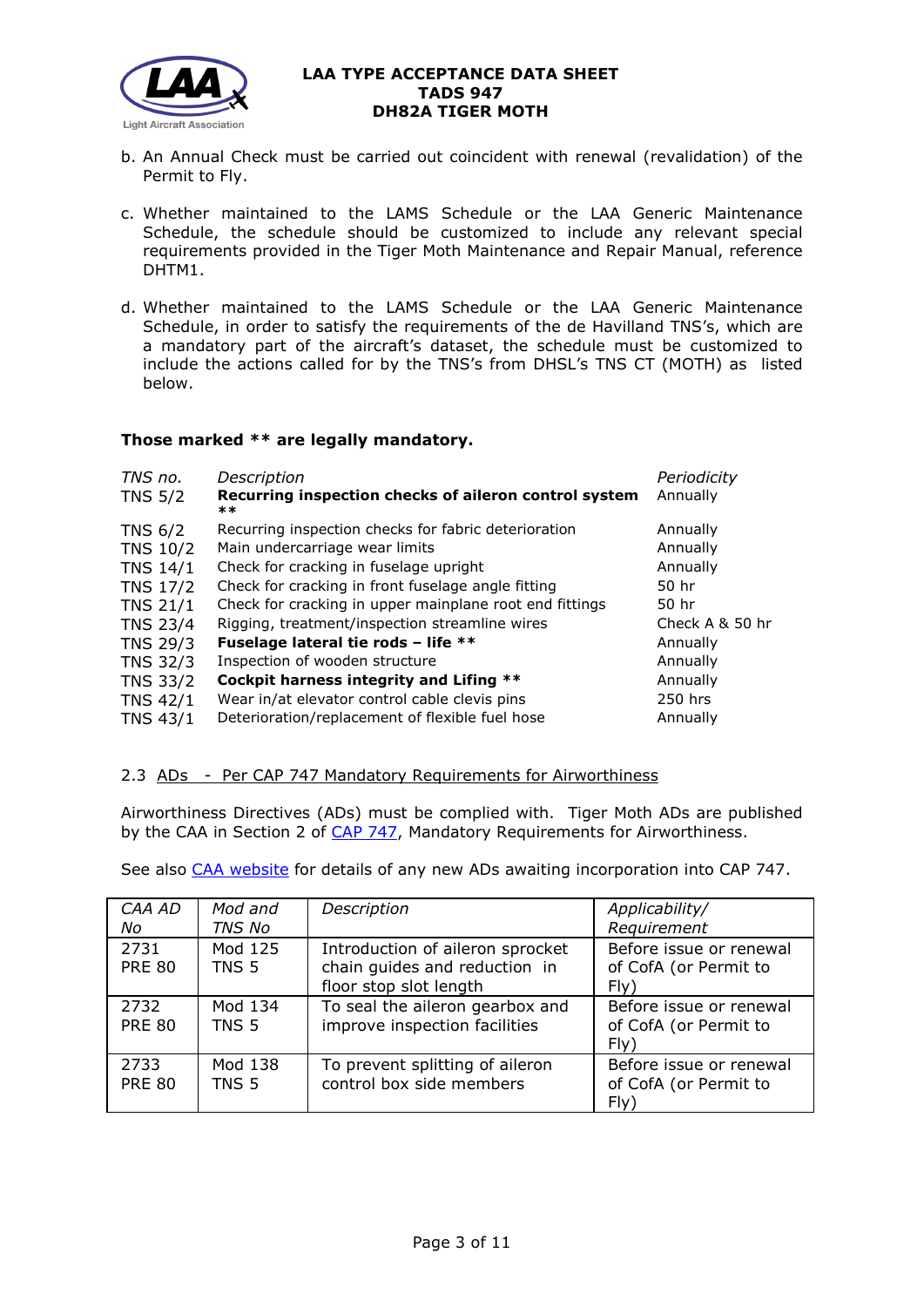

| CAA AD<br>No                    | Mod and<br><b>TNS No</b> | Description                                                                                                                                                                                                        | Applicability/<br>Requirement                                                                                                                                                                                                                                                    |
|---------------------------------|--------------------------|--------------------------------------------------------------------------------------------------------------------------------------------------------------------------------------------------------------------|----------------------------------------------------------------------------------------------------------------------------------------------------------------------------------------------------------------------------------------------------------------------------------|
| 2734<br><b>PRE 80</b>           | <b>TNS 19</b>            | Inspection of pins attaching<br>universal joint to undercarriage<br>compression leg                                                                                                                                | Before issue or renewal<br>of CofA (or Permit to<br>Fly) - should have been<br>complied with by<br>15.4.62                                                                                                                                                                       |
| $002 -$<br>$04 - 83$<br>Rev 1   |                          | Addition of anti-spinning strakes<br>if aircraft is to be cleared for<br>aerobatics and spinning, unless<br>a special flight test is carried out<br>by CAA Flight Dept                                             | Effective from 12.4.01<br>More limiting aft cg<br>range without strakes                                                                                                                                                                                                          |
| $002 -$<br>10-97                | <b>TNS 28</b>            | Datum bolts                                                                                                                                                                                                        | One-off check that<br>correct bolts are fitted<br>at fuselage joint 'E'.                                                                                                                                                                                                         |
| $006 -$<br>10-97                | <b>TNS 29</b>            | Fuselage, lateral tie rods,<br>fracture at wing joint fittings                                                                                                                                                     | Introduces a mandatory<br>maximum life of 2000<br>flying hours or 18<br>years, whichever<br>soonest, for the<br>fuselage tie-rods and<br>also mandatory special<br>annual checks and<br>mandatory post heavy-<br>landing checks on<br>airframe, undercarriage<br>and attachments |
| $007 -$<br>03-99                | <b>TNS 33</b>            | Cockpit safety harness<br>installation - integrity and lifing.<br>Note: A variety of seat harness<br>may be encountered: eg, mod<br>152 (Z-Type), mod 158<br>(Schroth), mod 160 (Anglia<br>Sailplanes Sutton-type) | Introduces mandatory<br>annual inspection<br>/integrity checks on the<br>harnesses and their<br>attachments, and a<br>mandatory life of not<br>exceeding 9 years for<br>front and rear Sutton-<br>type harnesses                                                                 |
| $008 -$<br>03-99                | <b>TNS 34</b>            | Introduction of locking device<br>for fuel on/off cock operating<br>lever                                                                                                                                          | One-off mandatory<br>modification.<br><b>Embodiment of Tiger</b><br>Moth mod 155 or<br>approved equivalent.                                                                                                                                                                      |
| $002 -$<br>$10 -$<br>2000       | <b>TNS 37</b>            | Introduction of increased<br>strength seat harness transverse<br>cable                                                                                                                                             | One-off replacement by<br>uprated cable assembly                                                                                                                                                                                                                                 |
| EAD<br>G-<br>$2014 -$<br>0001-E |                          | Lateral tie rods - provenance                                                                                                                                                                                      | One-off provenance<br>check and removal from<br>service of any lateral tie<br>rods not of UK approved<br>type                                                                                                                                                                    |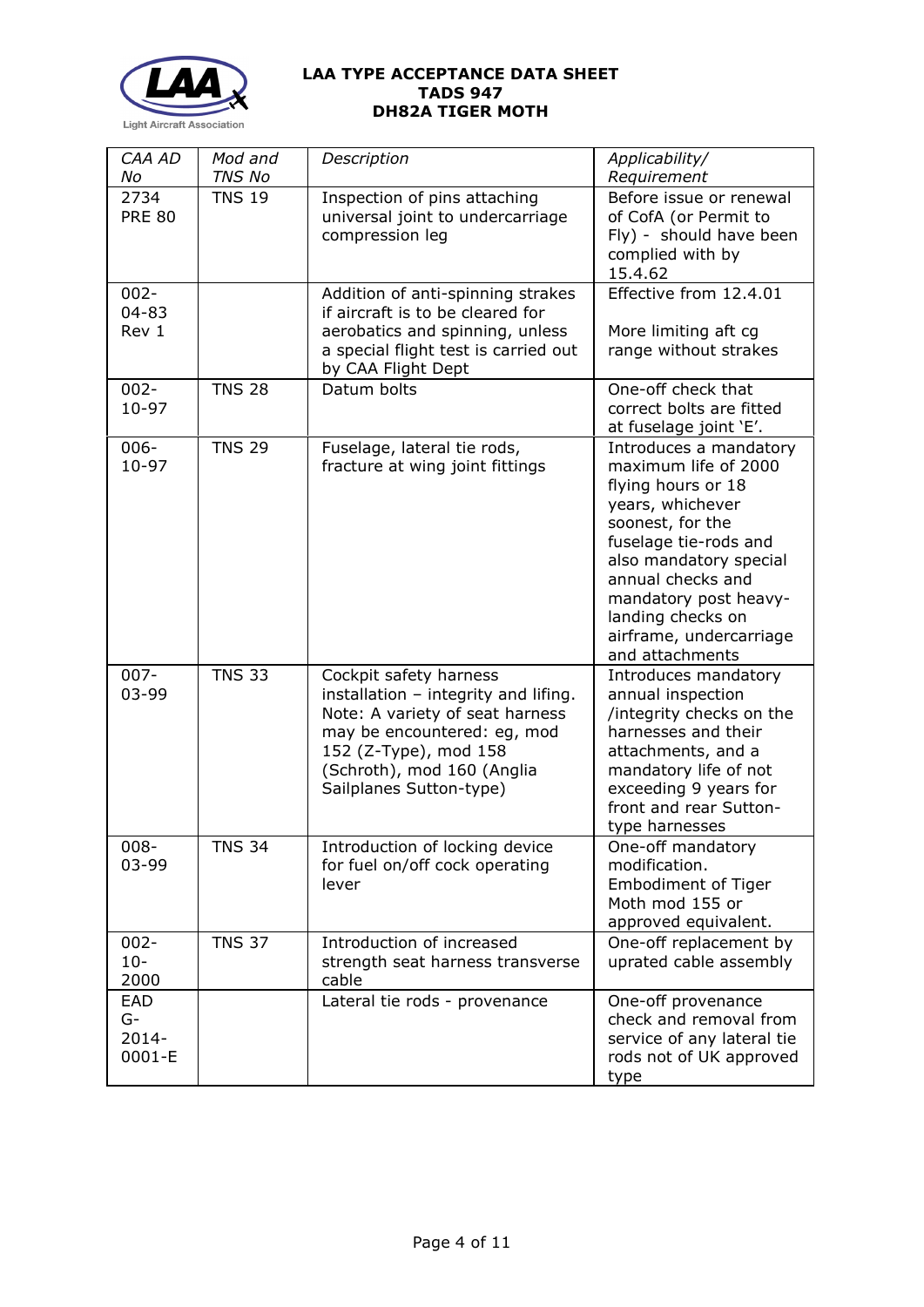

# 2.4 Mandatory Permit Directives (CAP 661)

| MPD 1995-01  | Compliance with<br>ADs. | Continued compliance with all ADs and<br>other mandatory requirements applicable<br>when aircraft was on C of A.                                        |
|--------------|-------------------------|---------------------------------------------------------------------------------------------------------------------------------------------------------|
| MPD 1998-019 | Flexible fuel tubing    | Replacement of suspect tubing especially<br>PVC See MPD for full details.                                                                               |
| MPD 2001-012 | <b>Sutton Harnesses</b> | Introduces mandatory 9 year replacement<br>life on Sutton type harnesses after old<br>examples broke in accidents having lost<br>much of their strength |

MPD 1995-001 is issued to make ADs mandatory for aircraft formerly eligible for a CofA but now issued with a Permit to Fly. There are currently no other MPDs published which apply specifically to the Tiger Moth aircraft, however, there are two MPDs which apply to equipment which may be installed on Tiger Moth aircraft. These are MPD 1998-019 Flexible Fuel Tubing, and MPD 2001-012 Sutton Harnesses – Integrity and Lifing. These can be found in CAA [CAP 661.](http://www.caa.co.uk/docs/33/CAP661.PDF)

Also check the LAA website for MPDs that are non-type specific  $(TL2.22)$ .

2.5 Generic Requirements (GR) CAP 747 and Civil Aircraft Airworthiness Information and Procedures (CAAIP) CAP 562

| Item                       | Description                                  | Requirement                                                           |
|----------------------------|----------------------------------------------|-----------------------------------------------------------------------|
| <b>GR 8</b><br>(Was AN 20) | Fabric covering                              | See GR for guidance                                                   |
| <b>GR13</b><br>(Was AN 61) | Fire resistant<br>furnishings                | See GR for guidance                                                   |
| <b>CAP 562</b>             | Deterioration of<br>wooden structures        | See CAP 562 leaflets 51-10 and 51-20 for<br>guidance (Replaces AN 50) |
| <b>CAP 562</b>             | Metal structures and<br>corrosion/protection | See CAP 562 Leaflets 51-50 and 51-60 for<br>guidance (Replaces AN 73) |

### 2.6 Flight Manual

There is no formal flight manual for the Tiger Moth. Copies of the original RAF operating notes are widely available and provide some useful guidance but these have no formal role and may contain an incorrect VNE. For LAA Permit examples, the applicable operating limitations are contained with the Operating Limitations document associated with the Permit to Fly.

### 2.7 Maintenance Manual

A copy of the appropriate Maintenance Manual must be available to the owner. This is the DH Tiger Moth Maintenance and Repair Manual, reference DHTM1.

For engine, propeller and equipment refer to manufacturer's maintenance instructions.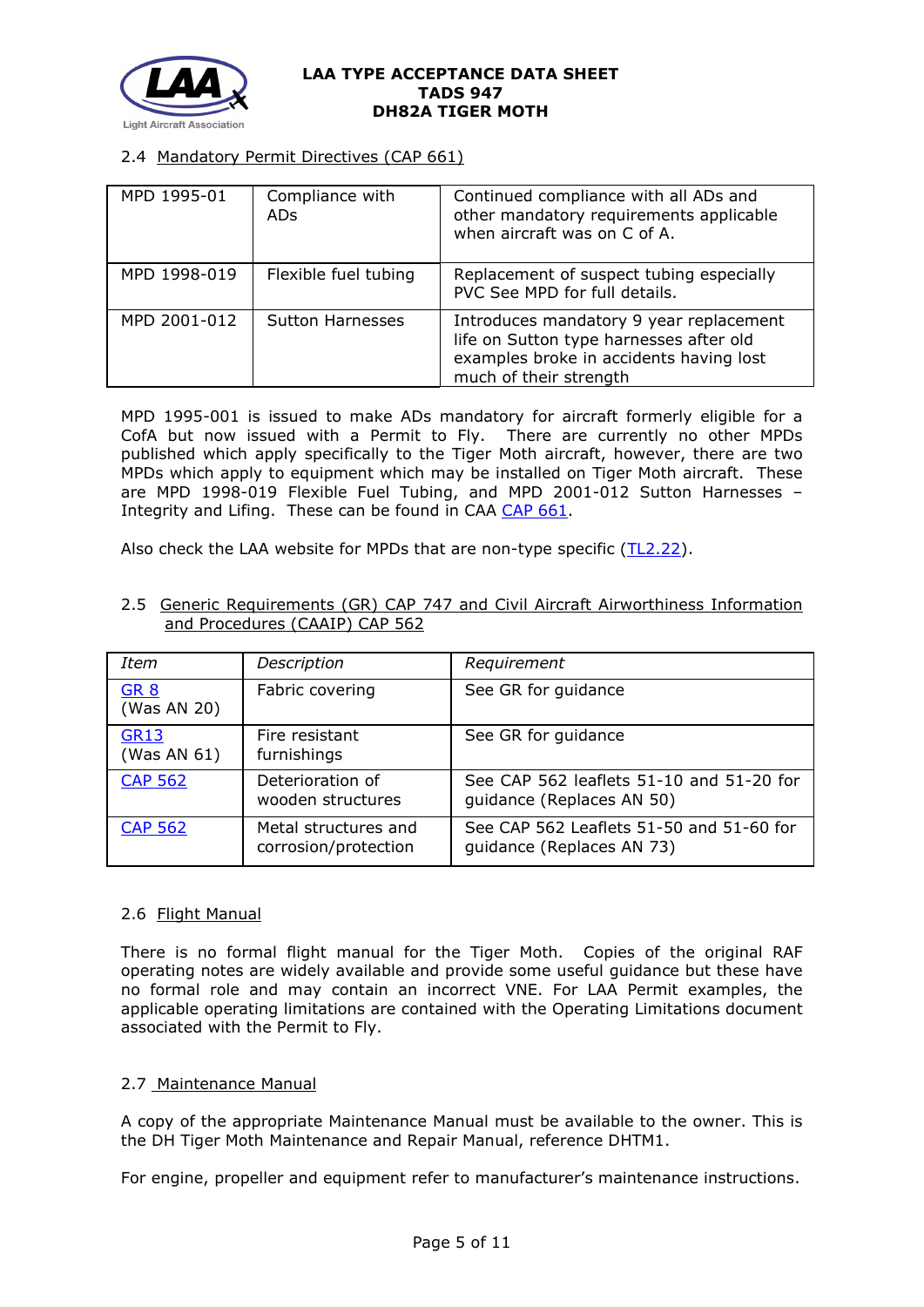

### 2.8 Additional Placards

The Permit to Fly Operating Limitations document requires placards or instrument markings to be installed in accordance with the information shown thereon. The ANO also requires that an Occupant Warning placard be installed in full view of all occupants, so for all two-seat Tiger Moths, two occupant warning placards will be required. Suitable placards are available from LAA HQ. The wording for the occupant warning placard is as follows:

"Occupant Warning - This Aircraft has not been Certificated to an International Requirement"

In addition, placards must be fitted restricting the aircraft to flight by day and under VFR only.

A fireproof identification plate must be fitted to the fuselage, engraved or stamped with the aircraft's registration letters.

### **Section 3 – Advice to owners, operators and inspectors**

#### 3.1 General

The annual check needed at transfer to an LAA Permit to Fly and at each subsequent permit renewal is essentially the same as would be required under the LAMS scheme, including any special recurring inspections for the type as specified on the Airworthiness Directives and TNSs, such as the checking the aileron control system annually as called for by TNS 5 and checking the seat harnesses per TNS29.

Any spare parts fitted must be in accordance with the parts manual and fit for purpose. While there is no requirement for a 'form one' to accompany a spare part for a Permit aircraft, the inspector must be satisfied that it is the correct part and in good order, i.e. within manufacturer's limits and not worn out, time expired or bogus.

Unlike many other vintage aircraft types operating on Permits to Fly, the Tiger Moth is a fully documented type and de Havilland Support Ltd can provide full drawing backup, manuals, etc. On the plus side, this means that everything about the design is fully defined down to the last split pin and washer, including such things as the fabric covering details and inspection rings. Maintaining the aircraft to this standard should as near as possible guarantee that the aircraft continues to perform exactly as it should. It would also facilitate return to CofA status if this should ever be desired. On the down side, for those with a yen to 'do their own thing' with their own custom tweaks and improvements, with a fully defined type like a Tiger Moth any changes to the design standard, however small, have to be requested as modifications and only embodied if approved by LAA HQ. This is a different situation from most other LAA types where the design drawings are no longer available, or only in a very basic form. With those ill-defined types, owners and their LAA inspectors are left partly to their own devices to keep their machines airworthy by following 'standard aviation practice' rather than conforming to drawings and manuals.

As an example of the LAA mod requirements, in some cases LAA could accept imperial AN equivalent hardware being substituted for the original AGS parts, but this would require a modification being applied for from LAA Engineering and the alternative parts only fitted if the modification has been approved for use on this individual aircraft by LAA HQ. The same would go for the use of a different type of wing fabric, different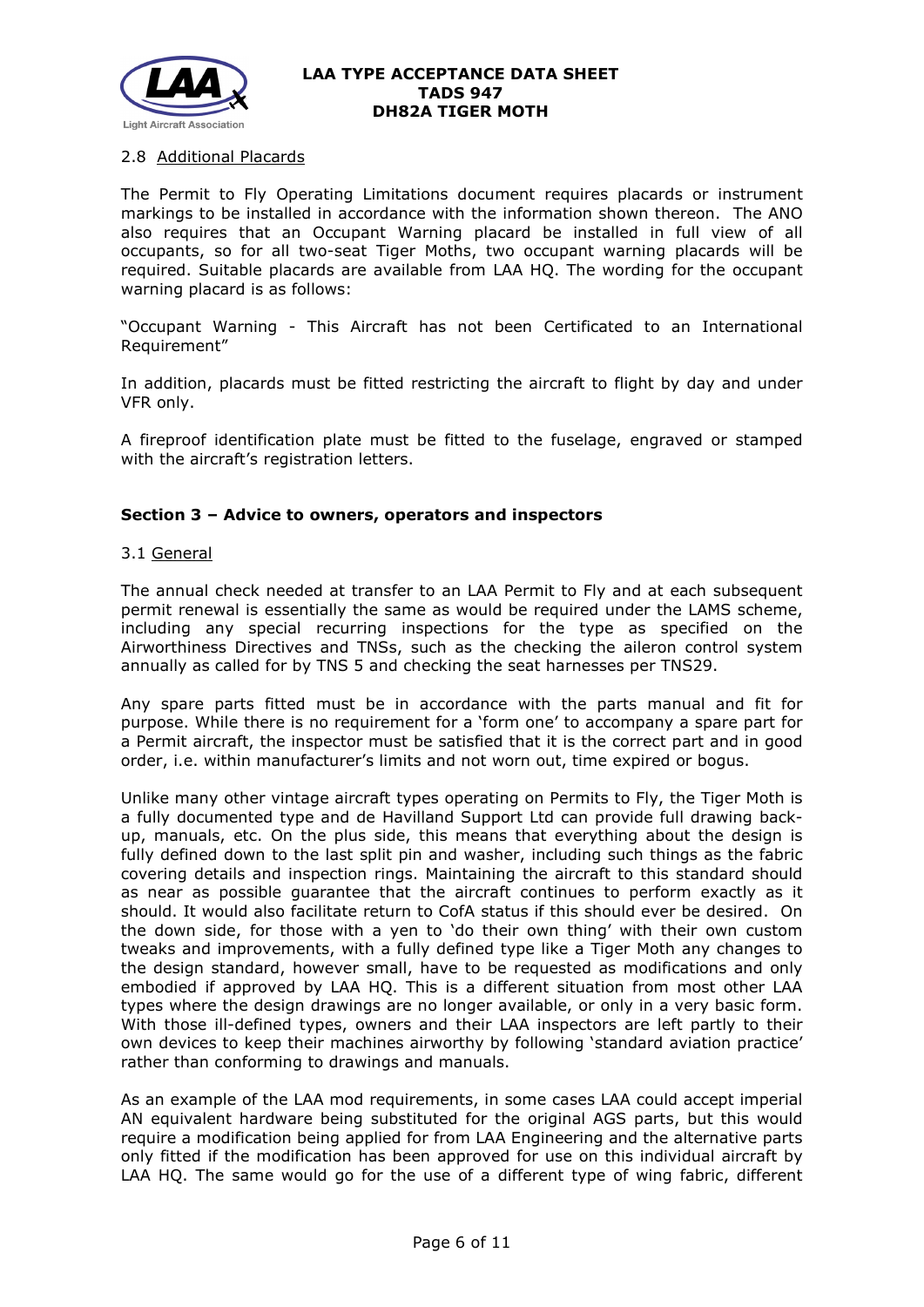

locations of access panels or drain holes – these latter being fully specified in TNS 32. Just because one Tiger Moth might be seen with a particular 'mod' in place doesn't mean that others can automatically assume this is an approved alternative and follow suit. For full details of the LAA procedures for mods and repairs, mod application forms etc, refer to 'mods and repairs' section of the LAA website - or call LAA HQ.

While the Tiger Moth can be inspected by any suitably rated LAA inspector, due to the particular complexities associated with the Tiger Moth, the LAA's Chief Inspector has compiled a list of those inspectors who have a long history of experience with the type who may be a first choice for inspecting this type or as a source of advice.

### 3.2 Standard Options

The standard engine is a DH Gipsy Major 1 with fixed pitch wood propeller. Alternative propellers are as listed in [CAP 562](http://www.caa.co.uk/docs/33/CAP562RFS.pdf) leaflet 61-10

The fitment of leading edge slats to the top wing, and the associated cable-operated slat locking system is considered optional.

The fitment of anti-spin strakes to the rear fuselage is considered optional. Having said that, non-fitment of the anti-spin strakes introduces a more restricted aft cg limit which often results in difficulty in keeping within the permitted loaded cg range, especially when carrying two heavy crew, baggage and minimum fuel. Those considering removing the strakes should consider that this may not result in acceptable weight and balance results. See also flight test section 3.6 below.

Various modifications have been accepted in the past to fit wheel brakes, which are seen on some examples. On some braked examples the main wheels are repositioned further forward to increase the static weight on the tailskid and so reduce the likelihood of nosing over when brakes are applied.

Some Tiger Moths are fitted with additional fuel tanks in the front cockpit area. The contents are pumped by hand up to the main gravity tank using a stirrup pump mounted on the starboard side of the rear cockpit. Fuel transfer to the main tank may alternatively be effected instead by engine driven or electric pumps.

In the past, Tiger Moths were regularly used for glider towing, but this is a rarity nowadays, other than at vintage glider events. A few Tiger Moths still sport glider tow hooks but may require fitment of a fine pitch propeller if towing is intended.

### 3.3 Manufacturer's Information (including Service Bulletins, Service Letters, etc)

Manufacturer's information takes the form of Dh Technical News Sheets, (TNSs, originally published by de H, subsequently by Hawker Siddeley Aviation, BAe and latterly by DHSL). In the absence of any over-riding LAA classification, inspections and modifications published in the TNSs should be satisfied according to the recommendations therein. It is the owner's responsibility to be aware of and supply such information to their Inspector.

The indicated compliance level shown below is as recommended by DHSL.

The LAA consider it mandatory that owners and maintainers have access to, and review Tiger Moth TNSs. Regarding compliance, TNSs not mandated by ADs are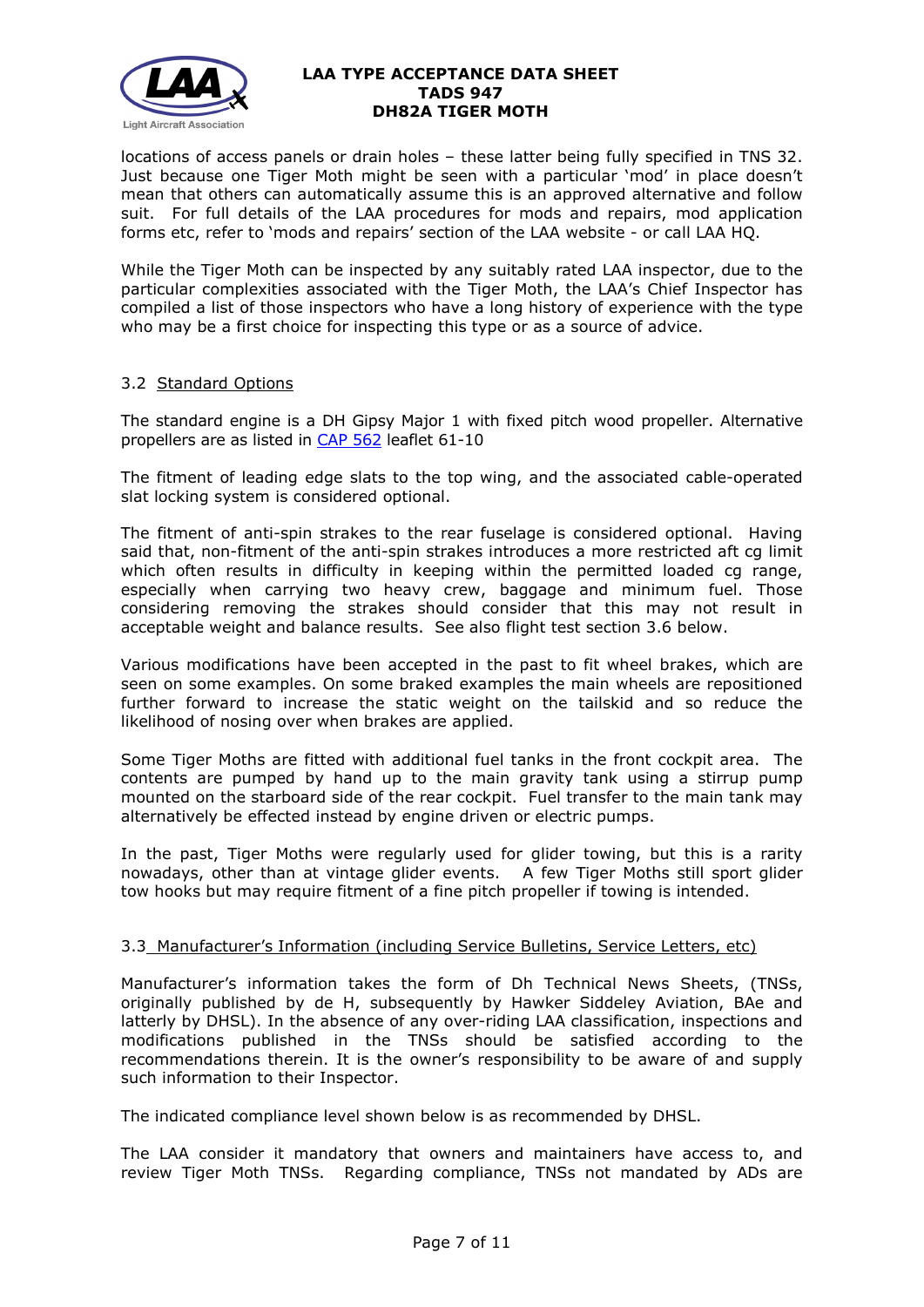

advisory in strictly legal terms, however, owners, who are ultimately responsible for deciding whether to implement a TNS should note that their duty of care might well be tested if they elected to ignore such advice and this were to result in an accident or injury.

TNSs are listed below as a quick reference guide / checklist but the ultimate source is the information provided by DHSL via the DHSL Continued Airworthiness Service.

| TNS CT<br>(Moth)<br>No | <b>Issue</b>   | Description                                           | Applicability/Requirement                                                                                                                                                                                              |
|------------------------|----------------|-------------------------------------------------------|------------------------------------------------------------------------------------------------------------------------------------------------------------------------------------------------------------------------|
| $\overline{2}$         | $\overline{7}$ | Future arrangements<br>for type support               | Information only                                                                                                                                                                                                       |
| 3                      | 3              | List of Tiger Moth<br>modifications                   | Information only                                                                                                                                                                                                       |
| 6                      | $\overline{2}$ | Fabric covering                                       | Instructions regarding fabric strength<br>testing, when fabric strength is in<br>doubt, and approved methods of re-<br>fabricing                                                                                       |
| $\overline{7}$         | $\mathbf{1}$   | Adhesives for repair<br>schemes                       | Information only - defines acceptable<br>types of glue when carrying out<br>repairs to wood structure                                                                                                                  |
| 8                      | $\mathbf{1}$   | Fuel tank patch repair                                | Information only - approval of change<br>to material thickness of steel repair<br>patch used when repairing fuel tanks.                                                                                                |
| 9                      | $\mathbf{1}$   | Rudder bar pivot pin                                  | One-off check that pivot pin has been<br>drilled too deep.                                                                                                                                                             |
| 10                     | $\overline{2}$ | Undercarriage wear<br>limits                          | Information only                                                                                                                                                                                                       |
| 11                     | $\overline{2}$ | Interplane struts                                     | Information only - identifying<br>correctly the front and rear interplane<br>struts when aircraft being assembled,<br>as struts are of very slightly different<br>lengths and significantly different<br>cross section |
| 13                     | $\overline{2}$ | Fuselage coaming                                      | Instructions for optional radiussing of<br>corners of cockpit coaming to reduce<br>risk of injury                                                                                                                      |
| 14                     | $\mathbf{1}$   | Fuselage - port<br>vertical member front<br>joint 'C' | Recurring annual check for any signs<br>of cracking of vertical member<br>through the bolt hole for oil tank<br>attachment.                                                                                            |
| 15                     | $\mathbf{1}$   | Bottom main plane -<br>front spar                     | One-off check for cracking of wooden<br>wing spars within a certain main plane<br>serial number range, from woodscrew<br>holes of woodscrews securing<br>reinforcing spar cap doubler                                  |
| 17                     | $\overline{2}$ | Front fuselage - angle<br>fitting                     | Check for cracking in fittings H35140<br>(port) and H35141 (starboard) at the<br>83 degree bend line, at each 50 hour<br>check                                                                                         |

DHSL Technical News Sheets from CT(Moth) Series not Mandated by AD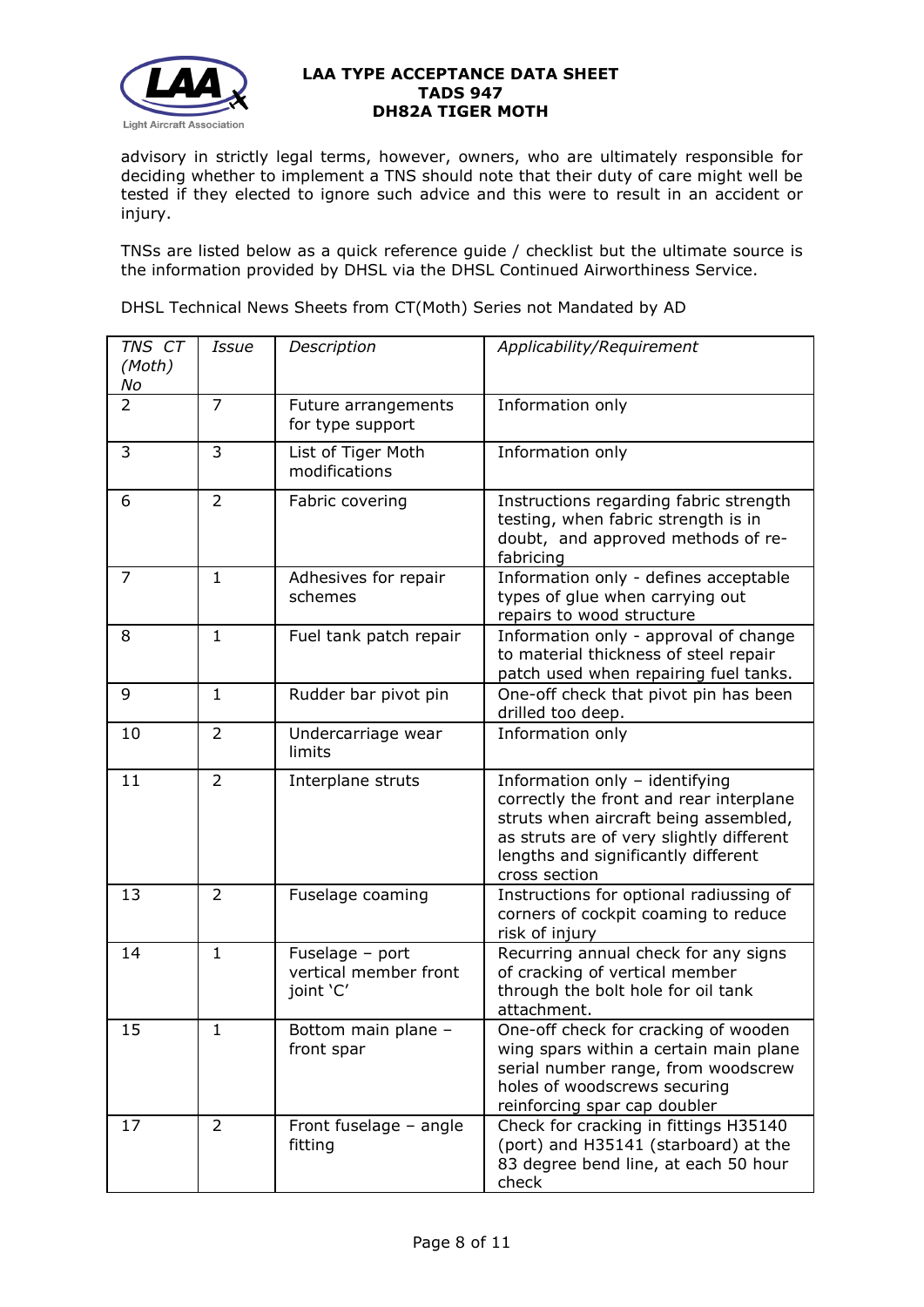

| TNS CT<br>(Moth) | <b>Issue</b>   | Description                                          | Applicability/Requirement                                                                                                                                                                                                                                                                                                                                                            |
|------------------|----------------|------------------------------------------------------|--------------------------------------------------------------------------------------------------------------------------------------------------------------------------------------------------------------------------------------------------------------------------------------------------------------------------------------------------------------------------------------|
| No<br>18         | $\mathbf{1}$   | Propellers                                           | Information only - choice of propeller<br>pitch with special reference to glider<br>tugging                                                                                                                                                                                                                                                                                          |
| 20               | $\mathbf{1}$   | Weighing of Tiger<br>Moth aircraft                   | Information only unless undertaking<br>aircraft weighing                                                                                                                                                                                                                                                                                                                             |
| 21               | $\mathbf{1}$   | Upper main plane -<br>rear spar root end<br>fittings | Recommended dye-pen checks at<br>each 50 hr check of fittings 60603<br>and 60604 for signs of cracking                                                                                                                                                                                                                                                                               |
| 22               | $\overline{2}$ | Undercarriage<br>compression leg lower<br>fittings   | Information only - improved steel<br>fork fittings p/n 63063 introduced in<br>1942 to replace original aluminium<br>alloy fittings p/n 45491 which were<br>found prone to fail in heavy landings.<br>(NB especially important if wheel<br>brakes installed)                                                                                                                          |
| 23               | $\overline{4}$ | Streamlined wires and<br>swaged tie rods             | Advice about maintenance and<br>recurring inspection of streamlined<br>steel bracing wires and tie rods,<br>including historical background to<br>different types of wire in service, wire<br>tensions and rigging.                                                                                                                                                                  |
| 24               | $\overline{2}$ | Pilot's seat - safety<br>belt                        | One-off check of correct length of<br>cords attaching the safety pin to the<br>webbing strap, to prevent excessively<br>long cords from snagging and possibly<br>leading to control restrictions.                                                                                                                                                                                    |
| 30               | 3              | Gipsy engine<br>continued<br>airworthiness           | Information only                                                                                                                                                                                                                                                                                                                                                                     |
| 32               | 3              | Inspection of wooden<br>structure                    | Advice on the method and scope of<br>structural inspection of wooden<br>aircraft during restoration, return to<br>service after extended storage, during<br>normal service at annual checks, and<br>following incidents likely to have<br>caused structural damage. Details of<br>standard modifications embodied and<br>details of inspection panels and drain<br>eyelets required. |
| 36               | $\mathbf{1}$   | Cover for control box<br>in front cockpit            | One-off check                                                                                                                                                                                                                                                                                                                                                                        |
| 41               | $\mathbf{1}$   | Centre section bracing<br>wire lug attachment        | One-off check on bolts for condition<br>and correct orientation                                                                                                                                                                                                                                                                                                                      |
| 42               | $\mathbf{1}$   | Elevator control cable<br>clevis pins                | Recurring check for of clevis pins for<br>wear, replace if worn. 250 hr interval.                                                                                                                                                                                                                                                                                                    |
| 43               | $\mathbf{1}$   | Flexible fuel hoses                                  | Annual inspection of flexible<br>fuel<br>hoses, replacement life and condition<br>testing<br>pressure<br>by<br>testing<br>at<br>specified intervals                                                                                                                                                                                                                                  |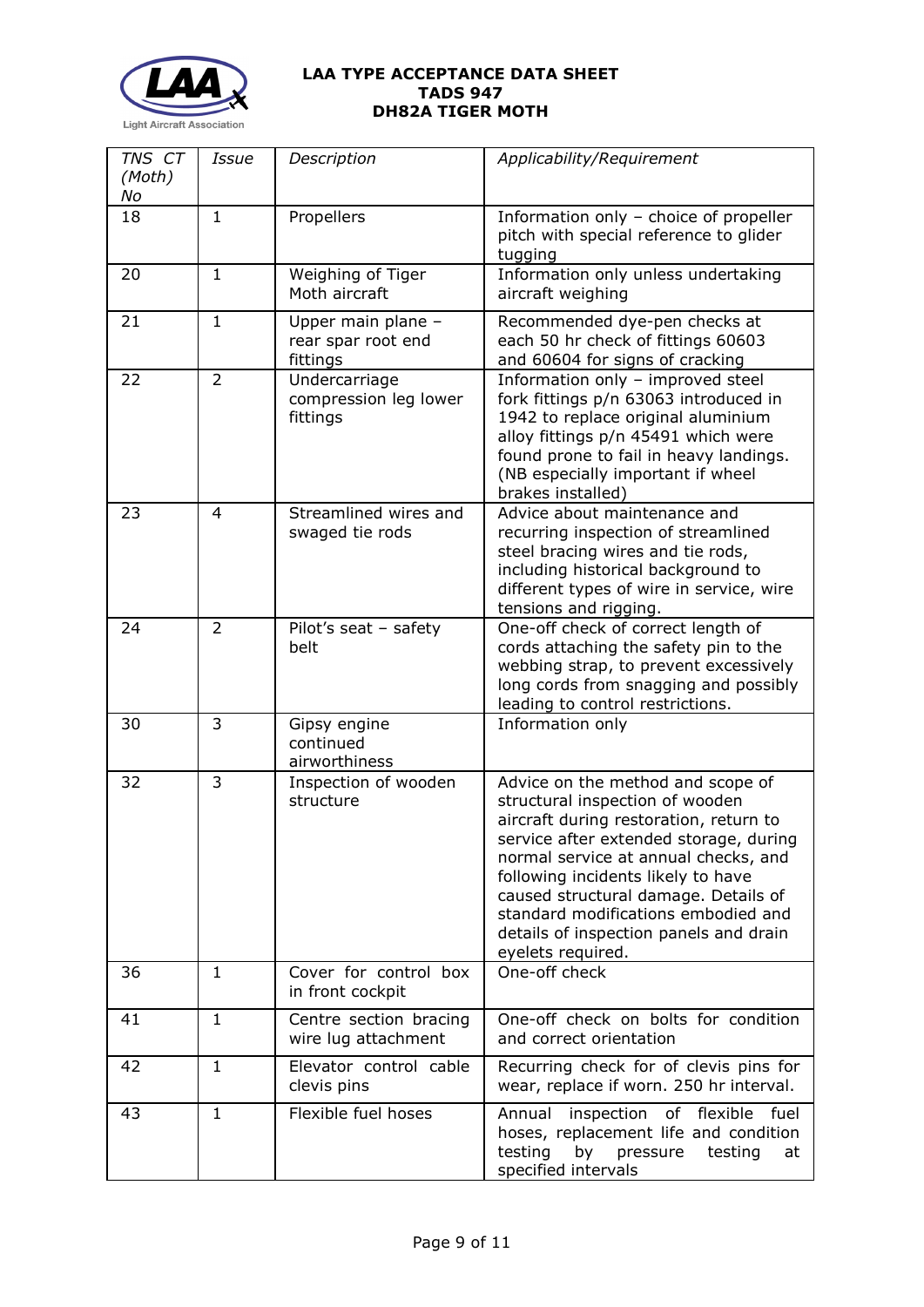

| TNS CT<br>(Moth)<br>No | Issue | Description                     | Applicability/Requirement                                                                                                                                                                                 |
|------------------------|-------|---------------------------------|-----------------------------------------------------------------------------------------------------------------------------------------------------------------------------------------------------------|
| 44                     |       | Moth<br>Fuel<br>Tiger<br>System | One off review / check of system<br>configuration. One off mod Mod 167<br>required to be embodied to prevent<br>fuel cock pivot migrating down cabane<br>strut, unless alternative<br>already<br>embodied |
| 45                     |       | Schroth Seat harness            | Lifing policy                                                                                                                                                                                             |

[LAA/AWA/17/02](http://www.lightaircraftassociation.co.uk/engineering/TADs/947/AWA%20-%2017-02%20-%20Schroth%20Harness.pdf) Schroth harness SIL SSP-007

# 3.4 Special Inspection Points

See section 3.3. The Tiger Moth TNSs provide details of many special inspection points applicable to the type, derived from many years of experience with it in service. It is strongly recommended that all owners obtain copies of the set of TNS's from DHSL and subscribe to the DHSL continuing airworthiness service to keep abreast of new developments.

In February 2014 following an accident in Australia, LAA Engineering wrote to owners of Tiger Moths on LAA Permits to request that they inform LAA Engineering immediately if their aircraft are fitted with lateral tie-rods (i.e. those linking the two sets of lower wing root fittings together, across the width of the fuselage) other than those supplied by de Havilland or DHSL. An Airworthiness Directive about the tie-rods is expected to be issued in the spring of 2014.

### 3.5 Weight and Balance

Many Tiger Moths, especially those without ant-spin strakes, have been found to suffer from an aft cg problem when the weighing results have been studied, which means that pilot and baggage weight must be severely restricted especially when fuel state is near empty, or if any baggage is carried in the rear baggage space. Factors that have encouraged a rearwards migration of the cg on Tiger Moths over the years include the substitution of aluminium alloy cylinder heads where originally bronze heads were used, and the addition of (now optional) rudder mass balance weights, glider towing hooks and home-made additions of heavy lumps steel to the to the tail skid.

For cg reasons, it is essential to rig the centre section as far forward as possible. Failure to do this sometimes reveals itself by the passenger cockpit doors contacting the cabane struts when the doors are opened.

In many cases however, the problem has been found, on deeper investigation, to be due to, or compounded by erroneous weighing results. Errors in weighing may occur due to weighing the aircraft incorrectly without a full oil tank, or in the incorrect weighing attitude – unusually, the Tiger Moth must be weighed 4 degrees tail up, not level. One degree on weighing attitude makes a significant difference.

The ideal empty cg position for a Tiger Moth is between 7.5 and 8.5 inches aft of datum. If the empty cg is more than 12.0 inches aft of datum with strakes, or 10.0